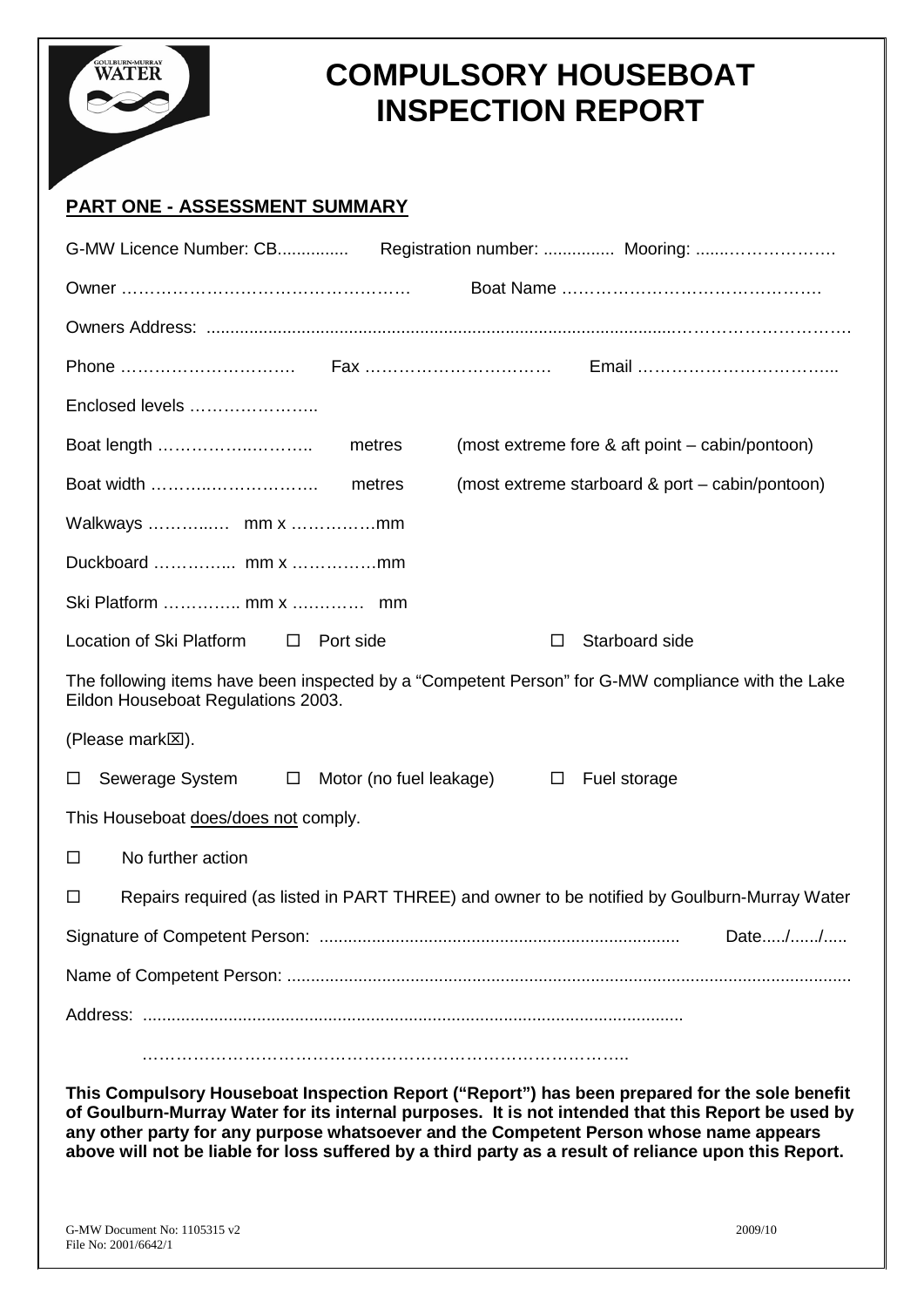|--|

Waste Tank Material …………………………………… Waste Tank Location ……………………………………

#### **Pontoons**

| Port Pontoon:<br>Number of sealed bulkheads             |                | Open bulkheads |  |
|---------------------------------------------------------|----------------|----------------|--|
| <b>Starboard Pontoon:</b><br>Number of sealed bulkheads | Open bulkheads |                |  |
|                                                         |                |                |  |

Ballast material & volume ……………………………………

Use (√) for satisfactory and (X) for unsatisfactory in first inspection column. The 2nd inspection column deals with problems that have been fixed and will have a (√) for satisfactory.

| <b>Sewerage System</b>                                                                                                                                                                                                                                                                                                                                                                                                                                                    | 1st                                                                                          | 2nd                                                                                               |  |
|---------------------------------------------------------------------------------------------------------------------------------------------------------------------------------------------------------------------------------------------------------------------------------------------------------------------------------------------------------------------------------------------------------------------------------------------------------------------------|----------------------------------------------------------------------------------------------|---------------------------------------------------------------------------------------------------|--|
| Waste tank Corrosion<br><b>Waste tank Splits/Leaks</b><br><b>Tank Mounted Brackets</b><br><b>Suction &amp; Suction Lines</b><br>Vent/Flush & Lines (must have air tight cap)<br>Inlet Flanges<br>Clamps/Clips for sealing (non-corrodible)<br>Waste outlet height above toilet bowl (1)<br>Waste tanks to have vents and flush points<br>Tank ventilation lines (2)<br>Guarding of exposed tanks (3)<br>Test tank for leaks (inc ventilation)<br>Pontoon - sewage storage | П<br>П<br>ΙI<br>П<br>$\Box$<br>$\Box$<br>$\Box$<br>□<br>$\Box$<br>$\Box$<br>□<br>□<br>$\Box$ | □<br>П<br>$\mathcal{L}_{\mathcal{A}}$<br>П<br>$\Box$<br>□<br>□<br>□<br>□<br>□<br>□<br>□<br>$\Box$ |  |
| <b>Fuel Tank</b>                                                                                                                                                                                                                                                                                                                                                                                                                                                          |                                                                                              |                                                                                                   |  |
| Corrosion<br>Splits/Leaks<br>Fuel inlet/outlet connections<br><b>Mounting Brackets</b><br>Fuel lines - leaks<br>Pontoon - fuel storage<br>Exterior tank & hoses guarded<br>Vent above fill height                                                                                                                                                                                                                                                                         | ш<br>П<br>П<br>П<br>□<br>□<br>□<br>$\Box$                                                    | ш<br>П<br>П<br>$\Box$<br>$\Box$<br>□<br>□<br>$\Box$                                               |  |
| <u>Bilge</u>                                                                                                                                                                                                                                                                                                                                                                                                                                                              |                                                                                              |                                                                                                   |  |
| Inspect pod/bilge for fuel, oil & coolant leaks                                                                                                                                                                                                                                                                                                                                                                                                                           | $\Box$                                                                                       | □                                                                                                 |  |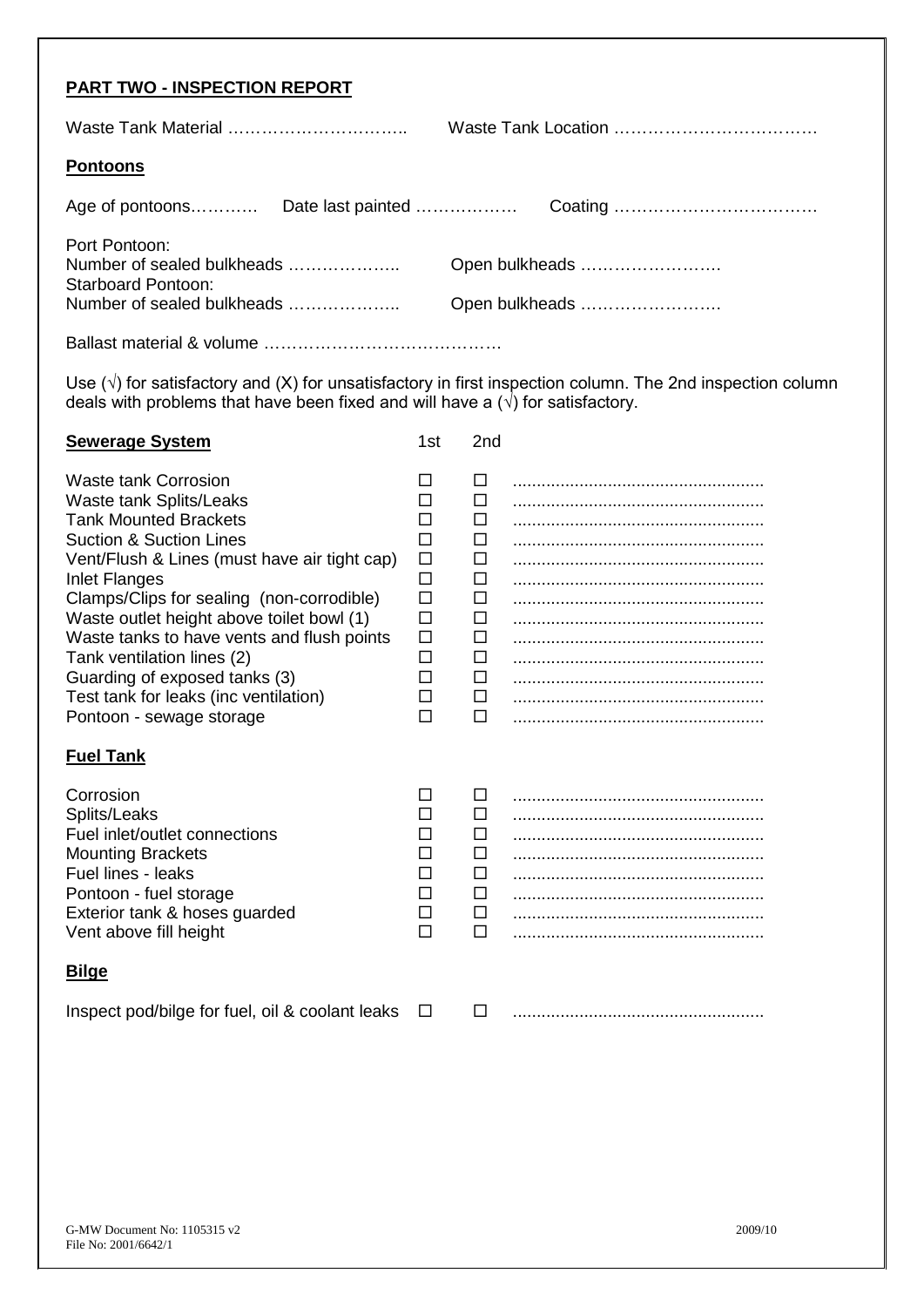# **LPG Installation**

Gas Fitting Notice Number

Gas storage and plumbing complies with Plumbing Code **Discriming Code** 

Note:

Waste tanks to be constructed from suitable Stainless Steel, Marine Grade Aluminium, PVC or Fibreglass.

Internal connections must be in accordance with the appropriate plumbing codes.

Pontoons being used as fuel storage will not be accepted and fuel storage tanks will need to be installed.

Vacuum or smoke test for leaks in fuel tanks located in pontoons and not readily accessible.

Visual inspection of pontoons and assessment that pitting or corrosion is not more than 50% of original steel.

Footnotes:

- 1. Waste outlet height requirements do not apply to the second storey of a two storey houseboat.
- 2. Ventilation line (minimum 38mm) must be higher than the toilet bowl.
- 3. Leading guard to be fitted to the front and bottom of all sewerage tanks suspended underneath the houseboat and exposed to potential damage. Minimum 2.5mm flat plate steel to be used. If the outlet line is exposed on the bottom of the tank it should be protected as well.

#### **PART THREE – REQUIRED REPAIRS**

The following repairs need to be carried out on this houseboat as it currently breaches G-MW By-Laws and/or Regulations. In accordance with these Regulations the owner will be notified in writing by Goulburn-Murray Water and given seven days to affect these repairs or remove the houseboat from Lake Eildon.